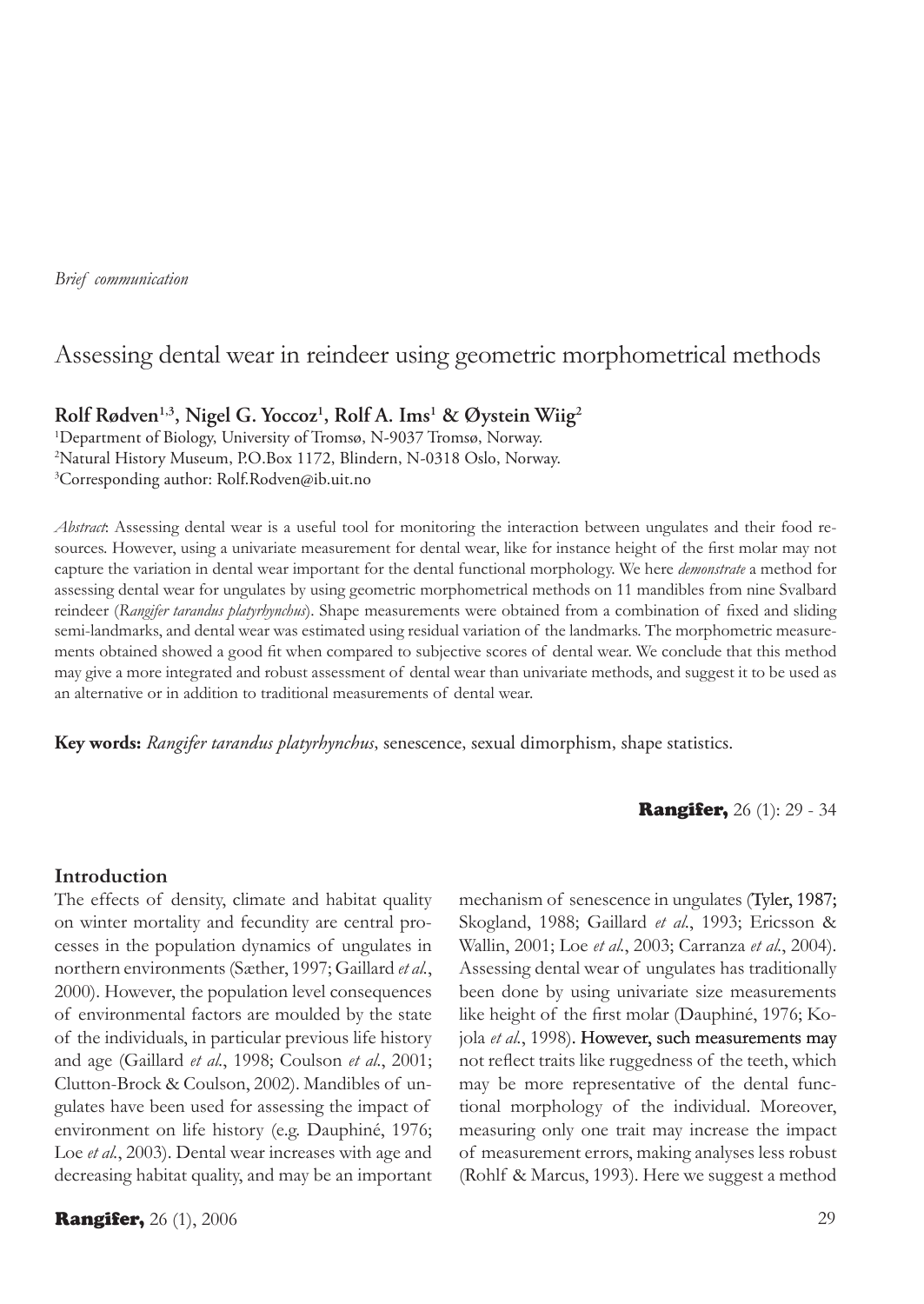to assess dental wear in ungulates based on modern geometric morphometrical methods (Zelditch *et al.*, 2004), by demonstrating it on a small sample of mandibles from Svalbard reindeer (*Rangifer tarandus platyrhynchus*).

## **Methods**

We measured dental wear on 11 mandibles from a hunted sample of nine (four males and five females) Svalbard reindeer shot between August 20<sup>th</sup> and September 10<sup>th</sup> 2003. The animals were esti-

mated by the hunters to be two years old (approximately 27 months (Tyler, 1987)), but as incisors were missing, we were not able to control this. The assessment of dental wear was based on digitizing a combination of 13 fixed landmarks on the valleys and 12 sliding semi-landmarks on the cusps on the left mandible (Fig. 1). In four cases a mirror-image of the right mandible was used as the teeth on the left mandible had been damaged after sampling.

On a two-dimensional picture each landmark consists of an *x* and a *y* coordinates. Fixed land-

> Fig. 1. The landmarks used for assessing dental wear are shown in white for fixed landmarks (valleys) and in grey for sliding semi-landmarks (cusps).



Fig. 2. Aligned landmarks for the least (upper panel) and most (lower panel) worn tooth line. The solid line is the best fit second order polynomial, used to adjust for individual variation in the overall curvature of the tooth line. The x and y-axis relate to the relative coordinates of the landmarks after superimposition.

marks have an exact pair of  $x$  and  $y$  coordinates, while sliding semi-landmarks are used when the position is harder to pin-point, such as along curvature (Zelditch *et al.*, 2004). The coordinates were superimposed on an average shape created with Procrustes generalized least squares (GLS), to remove difference in shape due to scaling, rotation or translation (Dryden & Mardia, 1998). After computing the mean configuration by GLS, treating all landmarks as fixed, the semi-landmarks are allowed to slide along the tangent of the curve of a thin-plate spline, a non-parametric smoother used in particular in morphometrics to interpolate and compare 2-dimensional data (see Bookstein, 1997b). Thin-plate splines minimize the so-called "bending energy"  $- a$  function of the second derivatives of the surface - hence giving the most parsimonious shape (see Zelditch *et al.*, 1992 for a description and example). To allow for individual differences in the curvature of the tooth-line, the dental wear of the tooth-line was assessed using the residual variation of the positions of the superimposed landmarks after fitting a second order polynomial by linear regression. The *R*<sup>2</sup> -value was then used as an index of the dental wear, where a higher *R*<sup>2</sup> -value indicated a smoother tooth-line and hence more worn down teeth (Fig. 2). To test for the coherence between the method and subjective

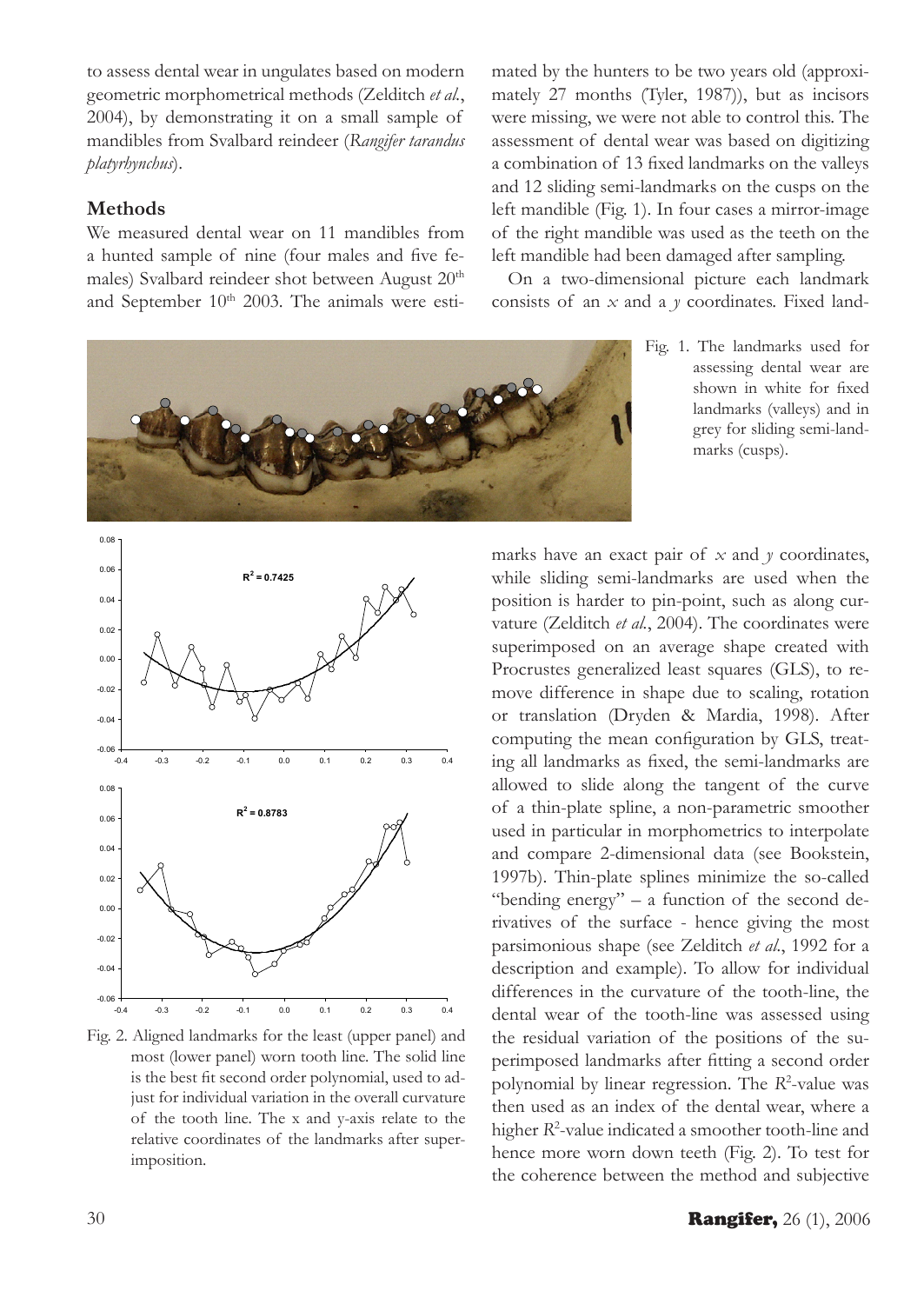

Fig. 3. Fit between *R*<sup>2</sup>-values (index of ruggedness, after fitting a second order polynomial), with subjective scores of photographs of teeth  $(1 =$  little worn down,  $5 =$  much worn down), shown by the solid line. Filled circles represent males, open circles represent females. The upper picture shows the most worn down tooth-line (highest *R*<sup>2</sup>-values), while the lower shows the tooth-line of the least worn specimen (lowest *R*<sup>2</sup>-value). Similar letters indicate mandibles of the same individual.

impression of the dental wear, tooth-lines of the mandibles was compared visually and given a subjective score from one to five, where one represents a little worn tooth-line while five represents a much worn down tooth-line. Thereafter the correlation between subjective scores and the dental wear index (*R*<sup>2</sup> -values) was tested. We tested differences in the shape of the tooth-line between sexes by using permutation tests (1000 permutations) (Zelditch *et al.*, 2004). For the morphometric analysis the tpspackage and the *Morpheus et al.* programs were used (available at: http://life.bio.sunysb.edu/morph/), while other statistical analyses were done in R (R Development Core Team 2004).

#### **Results**

Comparing the *R*<sup>2</sup>-value (i.e. index for dental wear), with subjective scores showed a good fit (Pearson: *r*

 $= 0.73$ ,  $P = 0.02$ , Fig. 3). Although the dental wear varied between individuals, we were not able to detect significant sex differences (permutation test: *P*  $= 0.44$ , Fig. 3).

#### **Discussion**

The purpose of our short communication was to demonstrate the use of modern morphometric geometric methods as tools for quantifying differences in dental wear, using Svalbard reindeer as an example. Modern geometric methods have several advantages compared to more traditional univariate shape measurements like size and ratios. First, a set of landmarks provides more information and hence lead to a more powerful analysis (Rohlf & Marcus, 1993). Moreover, by using a coordinatebased analysis like we did, the original and the overall shape are easy accessible and the actual positions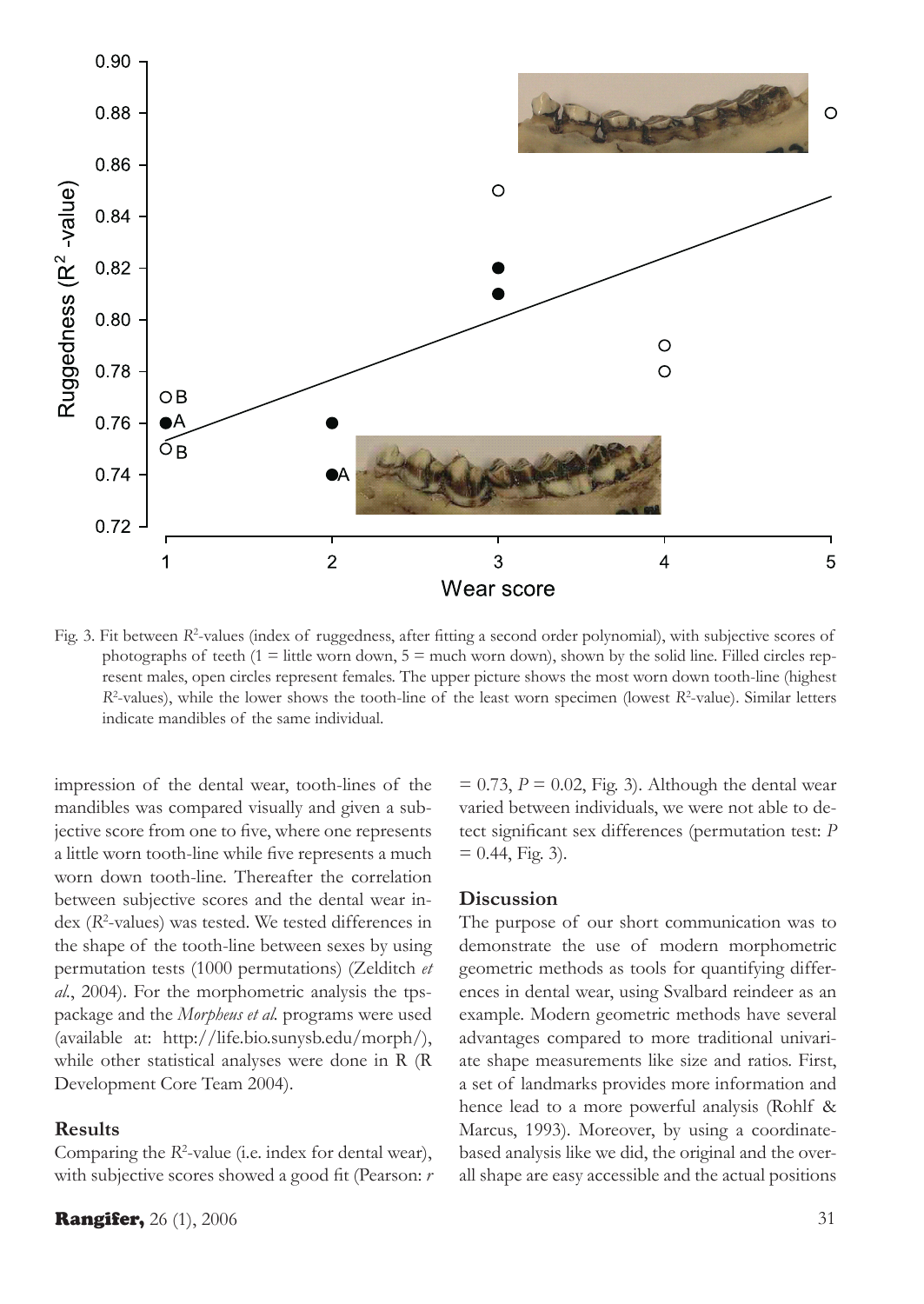where the difference in shape between specimen or categories of specimen (i.e age-group or sex) is taking place may be visualized as the average deformation of the thin-plate splines (Bookstein, 1989; Zelditch *et al.*, 2004).

Digitizing the tooth-line requires a combination of fixed and sliding semi-landmarks. Fixed landmarks have an exact known position, e.g. the valley of each tooth which is indicated by a dark strip in the side of the tooth. Especially for cusps sliding semi- landmarks are preferable, as the point of worn down cusps may be hard to determine. As the superimposition of sliding semi-landmarks results in the most parsimonious shape (Green, 1996; Bookstein, 1997a), sliding semi-landmarks minimizes type I error due to possible error in positioning landmarks.

Recently, image analyses of tooth surface based on geographic information systems (GIS) have successfully been used to to assess the influence of tooth wear of singular molars on life history in lemurs (King *et al.*, 2005). Assessing dental wear by fitting a second order polynomial to landmarkbased data seems to us to be a simple approach capturing further information on dental wear of the whole tooth-line. For future investigations, fitting splines, or using outlines to assess fractal dimensions should be considered as well, in order to get robust estimates of the quantitative differences in dental wear and relate them to life history parameters such as for instance body weight. The method has therefore the potential to provide a rigorous assessment of dental wear, and is thus promising for assessing hypotheses involving such traits, especially when working with three dimensional pictures. Digitizing and analyzing landmark based data as described above takes somewhat more time than univariate measurements and demands special software, but we believe this is outweighed by the information gained. Compared to traditional measurements like measuring the height of the first molar (Dauphiné, 1976; Loe *et al.*, 2003), we believe modern morphometric methods capture more information about the dental wear of the whole tooth-line, hence reflecting the dental functional morphology in a more detailed way. Likewise, geometric morphometric methods may capture more details about dental wear than methods using presence/absence characteristics (Høye, 2001), as its measurements are quantitative, thus making the analysis more powerful.

### **Acknowledgements**

We thank the Governor of Svalbard for organizing the collection of reindeer jaws. Leif Egil Loe and two anonymous reviewers gave valuable comments on earlier drafts of the manuscript. NorFa, University of Tromsø financed the study and Nordic Council of Reindeer Husbandry research financially supported presentation of it at the 10<sup>th</sup> North American Caribou Workshop.

### **References**

- **Bookstein, F. L.** 1997a. Landmarks methods for forms without landmarks: morphometric of group differences in outline shape. – *Medical Image Analysis* 1: 225-243.
- **Bookstein, F. L.** 1989. Principal Warps Thin-Plate Splines and the Decomposition of Deformations. – *IEEE Transactions on Pattern Analysis and Machine Intelligence* 11 (6): 567-585.
- **Bookstein, F. L.** 1997b. Shape and the information in medical images: A decade of the morphometric synthesis. – *Computer Vision and Image Understanding* 66 (2): 97-118.
- **Carranza, J., Alarcos, S., Sanchez-Prieto, C. B., Valencia, J. & Mateos, C.** 2004. Disposable-soma senescence mediated by sexual selection in an ungulate. – *Nature* 432 (7014): 215-218.
- **Clutton-Brock, T. H. & Coulson, T.** 2002. Comparative ungulate dynamics: the devil is in the detail. – *Philosophical Transactions of the Royal Society of London Series B-Biological Sciences* 357 (1425): 1285-1298.
- **Coulson, T., Catchpole, E. A., Albon, S. D., Morgan, B. J., Pemberton, J. M., Clutton-Brock, T. H., Crawley, M. J. & Grenfell, B. T.** 2001. Age, sex, density, winter weather, and population crashes in Soay sheep. – *Science* 292 (5521): 1528-1531.
- **Dauphiné, T. C. J.** 1976. Biology of the Kaminuriak Population of barren-ground caribou Part 4. – *In: Minister of Supply and Services Canada, Ottawa* No. 38: 1-71.
- **Dryden, I. L. & Mardia, K. V.** 1998. Statistical shape analysis. John Wiley & Sons. 376pp.
- **Ericsson, G. & Wallin, K.** 2001. Age-specific moose (*Alces alces*) mortality in a predator-free environment: Evidence for senescence in females. – *Ecoscience* 8 (2): 157-163.
- **Gaillard, J. M., Delorme, D., Boutin, J. M., Van Laere, G., Boisaubert, B. & Pradel, R.** 1993. Roe deer survival patterns – a comparative-analysis of contrasting populations. – *Journal of Animal Ecology* 62 (4): 778-791.